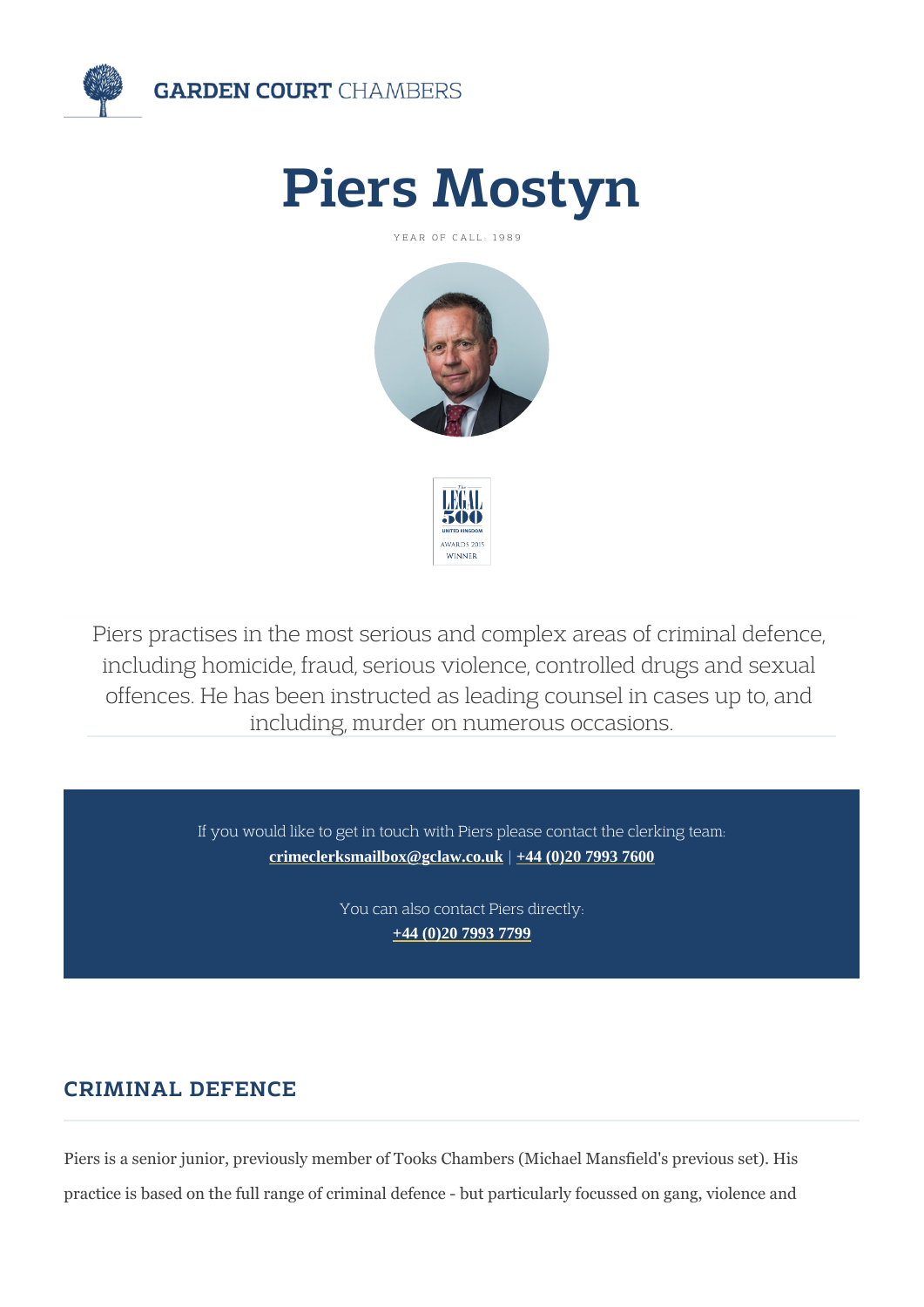firearms offences. He has led on many occasions.

#### NOTABLE CASES

Past notable cases can belivie wheed ebelowee a list of recent notable cases

Homicide

R v O and another Two 15-year-olds accused of attempted murder on the platform of a railwa victim was one of a gang chasing them who was stabbed in the stomach in

R v Salau and others Attempted murder case in which the victim was shot in the back in an und

R v Rhodes-Butler and others Leading counsel in five-handed murder, concerning a "shoot out" in which

R v Campbell and others Leading counsel for alleged gunman in three-month murder with a firearm numerous legal arguments.

R v Mahorn and others Leading counsel for up-and-coming rap star accused of shooting a local ri

R v Blackwood

Leading counsel in murder with a firearm trial. Defendant acquitted on the argument concerning Crown's reliance on hearsay.

#### R v Ross

Leading counsel in murder trial and re-trial involving the kicking to death railway platform. Complex issues regarding causation involved detailed crossto pre-existing ill-health of victim.

Serious Violence

#### R v Maclaren

Allegation of aggravated burglary in which cocaine addict suffering form psychotic delusions of floor window of residential house at 2 am and stabbed resident who confr

R v Osei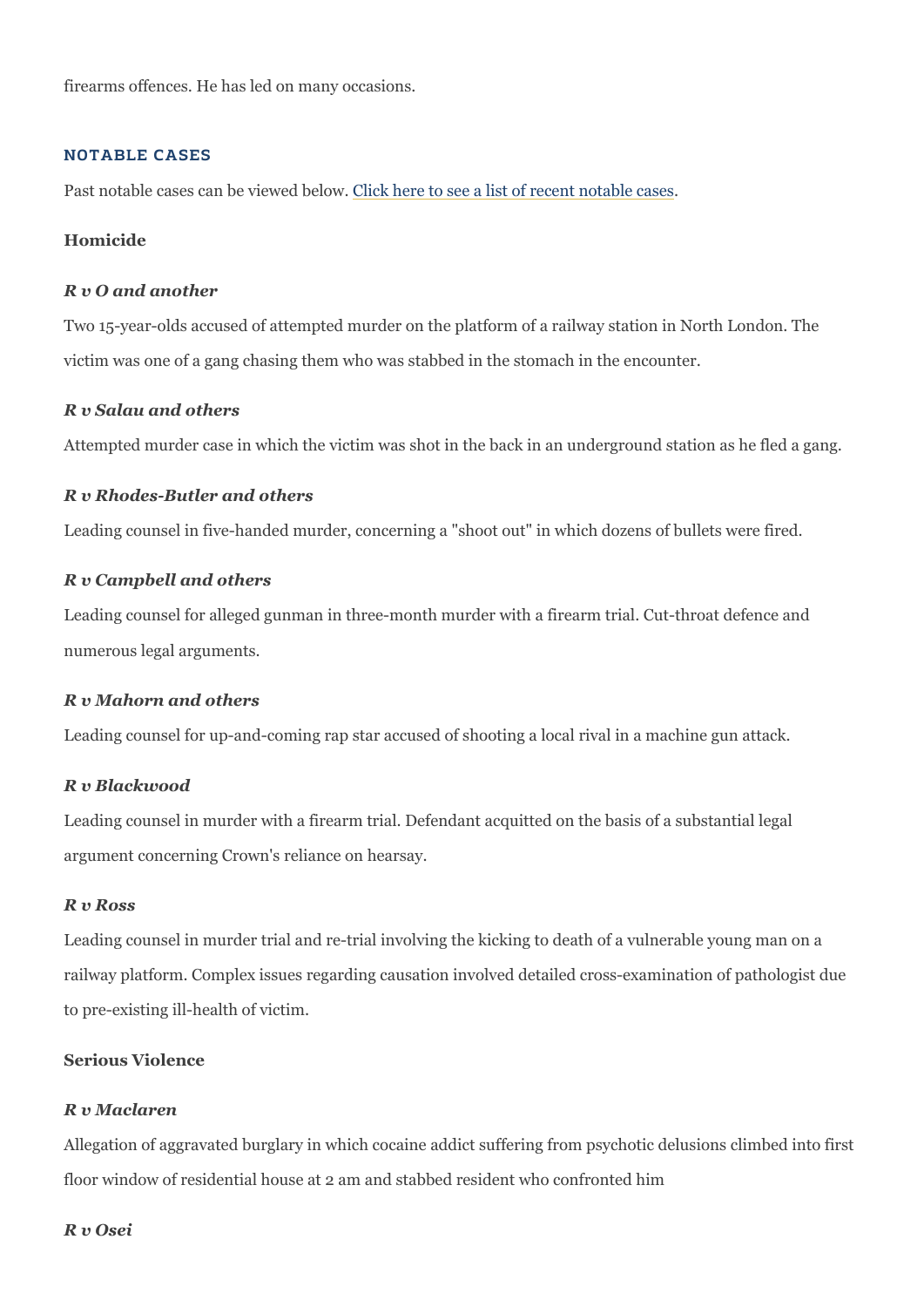Kidnap and wounding with intent allegation in which two crack addicts were said to have attacked complainant in street and bundled him in to car. He was found seriously injured with fractures and memory loss 36 hours later.

### *R v Francis*

Allegation of GBH with intent against young man stopped for drug search is alleged to have headbutted police officer, pushed him to the ground and then bit a portion of his ear off.

#### *R v Awad*

Allegation of violent disorder against anti-fascist involved in counter-demonstration against far-right mobilisation in Dover - a prolonged and violent stand-off over several hours resulting in serious injuries and multiple arrests

#### *R v Qureshi*

Violent disorder that was originally charged as murder. Allegation of confrontation between groups of young men on residential street in West London in which 3 or 4 very large knives were brought to the scene resulting in one fatality and the defendant suffering a serious stabbing injury.

#### *R v N-D*

Two defendants alleged to have tricked their way into flat of Knightsbridge-based sex workers, tied them up and robbed them at gunpoint. Defence case was that this was an agreed arrangement, a role-playing sexual encounter in which the defendants were to be tied up. They changed their minds on finding out that one of the complainants was transgender but were refused their money back. Aggravated burglary.

#### *R v Ejiofor*

Allegation of conspiracy to transfer firearm in gang-linked case involving the transportation of a firearm across London.

#### *R v Mayers and others*

Second on indictment in conspiracy to rob and possess a firearm with intent to cause fear. The defendant was alleged to be one of a gang of 20 to 30 masked men with firearms, bats and iron bars that attacked a Kent caravan site. The resident families were said to have a background of involvement in firearms and class A drug supply.

#### *R v Ullah and others*

Conspiracy to blackmail allegation. A bar/restaurant in North London was systematically smashed up by a large group of masked men with iron bars and bats. The owner and this family were then repeatedly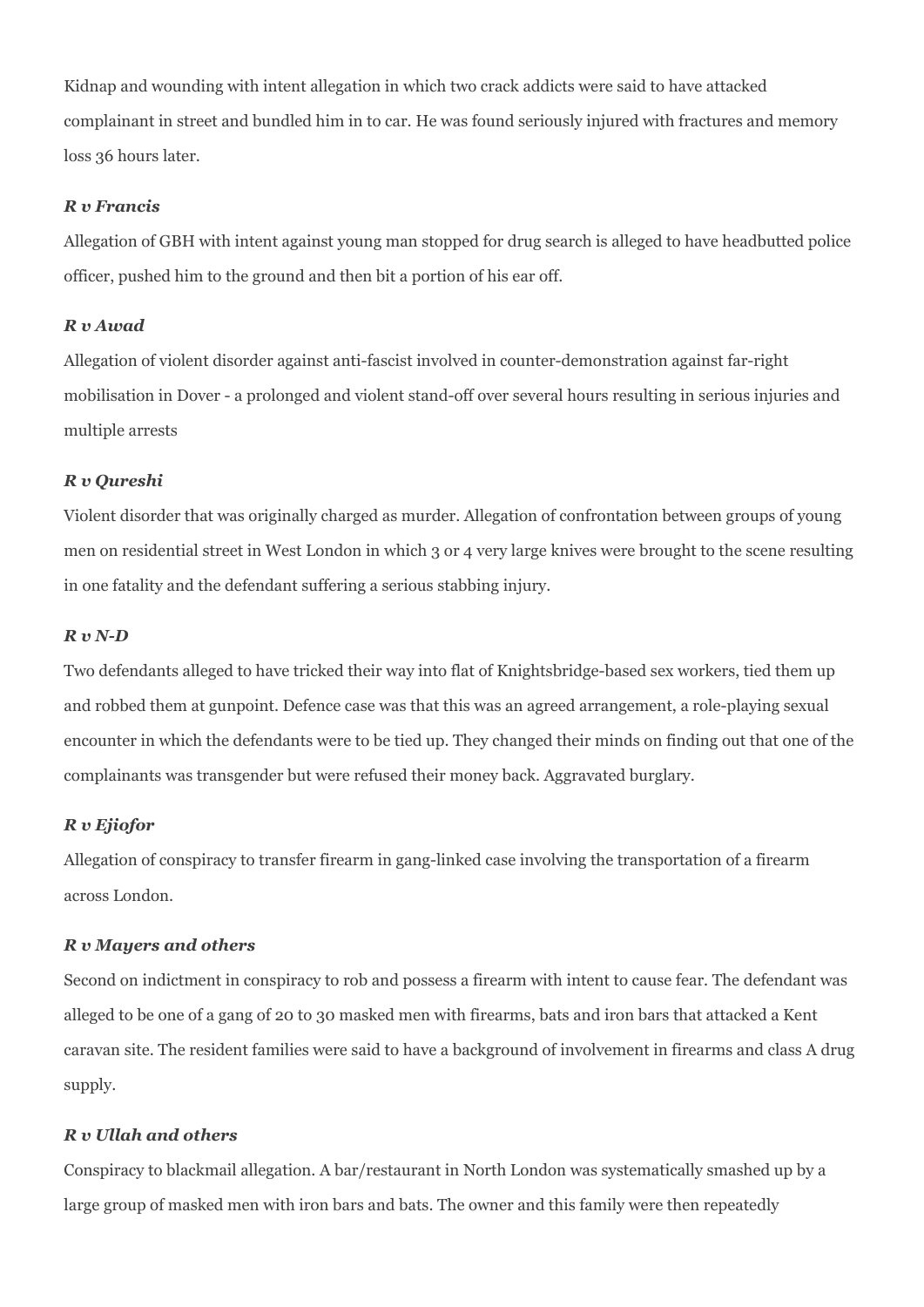threatened that if they didn't pay money they would face further consequences. This defendant was said to be the "inside man", using his friendship with the family to assist the conspiracy.

## *R v Adeleye and another*

Representing a prize-winning young boxer accused, with his brother, of wounding with intent against a student following a night out. The victim's head injuries were so severe that he required significant hospitalization and suffered long term neurological damage.

### *R v Abdul*

Allegation of involvement in the armed robbery of a cash-in-transit van.

### *R v Nelson and others*

Accusation of possessing a firearm with intent to endanger life and assisting an offender arising from the shooting of a Police Community Support Officer following serious inter-gang violence in Hackney and the hiding of a machine gun in the loft area of the local estate.

### *R v Minott and others*

Leading counsel for first defendant in a six-week, five-handed, conspiracy to supply firearms trial. The case concerned an arms factory, the importation of machine guns and pistols and a shooting feud within a north London gang.

#### *R v Hussain*

Allegation involving an apparently motiveless stabbing with a three-foot knife-like samurai sword in the street, causing serious intestinal injuries and severing the tendons to the fingers.

#### *R v Gilmour*

Wounding with intent allegation in prison, involving slashing of throat with improvised weapon involving razor blades.

### *R v Laurencin and others*

Leading counsel for first defendant concerning a gang-linked aggravated burglary involving three loaded firearms. Complex legal arguments lasting several weeks concerning hearsay, bad character evidence and disclosure.

#### *R v Morse*

Representing a 72-year-old man facing bomb hoax allegations.

#### *R v Rhodes-Butler*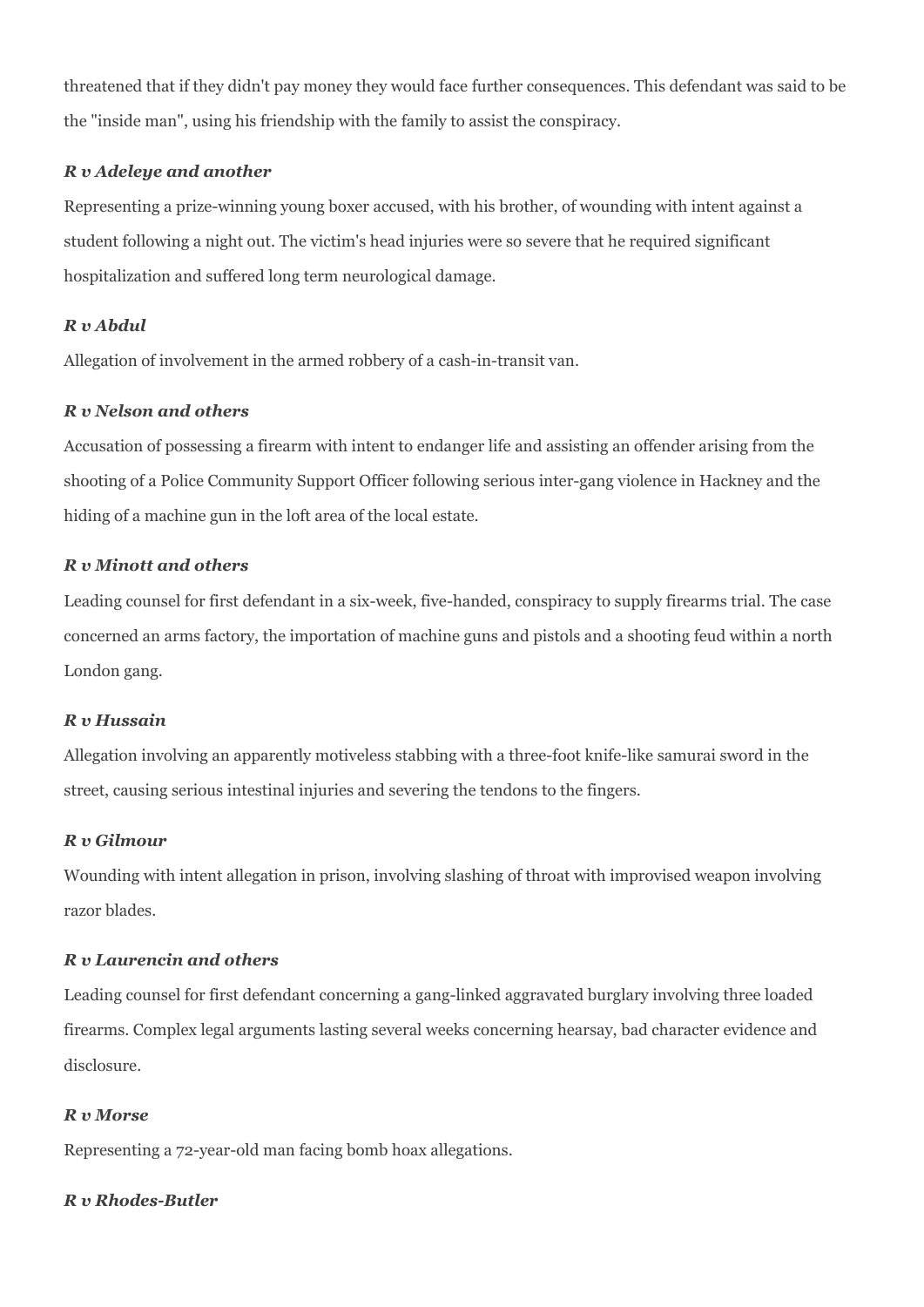Possession of a firearm with intent, acquitted at half time following extensive cross-examination of experts and legal submissions concerning DNA evidence.

# *R v Anthony*

Wounding with intent by glassing by student during celebrations after his final exam.

# *R v Fry and others*

Aggravated burglary involving a group of males in balaclavas with baseball bats and other weapons engaging in a revenge attack on a family.

# *R v Singh*

Attempting to cause grievous bodily harm to a police officer.

# *R v Rhodes-Butler*

Aggravated burglary with a firearm.

# *R v Smith*

Wounding with intent of a police officer in which the defence case was police witnesses were racist liars and that the defendant was acting in self-defence.

# **Controlled Drugs**

# *R v Hutchinson*

Defendant caught in a police sting trying to purchase a firearm and alleged to be supplying class A drugs on the dark web.

# *R v Obazi*

Woman accused of importing 1 kg of cocaine by swallowing a large number of small packages and then refusing to defecate for a week after being detained at customs entering the UK. Defence of duress.

# *R v Brown*

Possession of a loaded firearm with intent and a substantial quantity of class A drugs in a house said to be a drugs factory.

# *R v Pratt*

Possession of a significant quantity of class A drugs with intent to supply. Lead witness for the Crown was a former suspect who gave evidence under the terms of a SOCPA contract.

# *R v Clifford*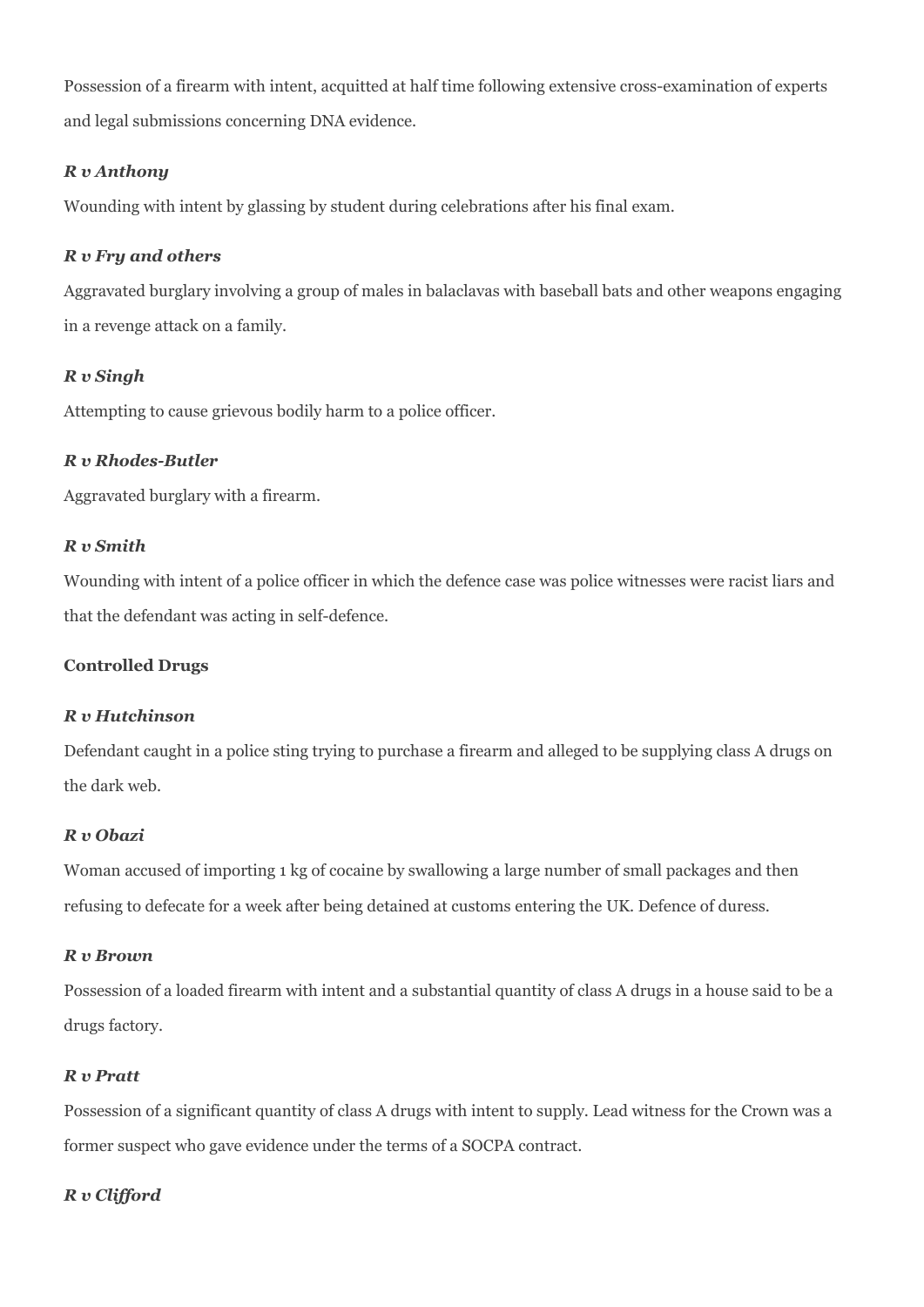Quartermaster of the Wessex Hell's Angels in an allegation of possessing a substantial quantity of class A drugs with intent to supply.

#### *R v Dacosta and another*

Alleged possession of 1kg of cocaine with intent to supply and £50,000 of laundered cash.

#### **Sexual Offences**

#### *R v Gillings*

Represented defendant in three separate cases over four years on allegations that he raped vulnerable women, all involved substantial arguments concerning third party disclosure procedures and bad character (based on history of sexual offending and unproven allegations).

### *R v Oudahar*

Allegation of multiple rapes and beatings over the course of several years against the defendant's partner with whom he was living. There were mental health issues involved and prior to being instructed in this trial, there had been five previous legal teams (all of them sacked) and the case had been listed for trial four times.

### *R v S*

Teacher who ran a school from his home assisting students out of school hours, accused of indecent assault against a female child pupil. Third party disclosure issues concerning her social service, counselling and school records were central to the case.

# *R v Johnson and another*

Client was a serving soldier in the Household Cavalry, who's work included guarding Buckingham Palace. He and a colleague were accused of rape and sexual assault against a highly intoxicated female student they had met at a nightclub local to their barracks.

# *R v B*

Representing a young man with significant learning difficulties, requiring the assistance of an intermediary at trial, who was accused of sexual assault on a child.

#### *R v Marina*

Defendant accused of raping and wounding with intent against 60-year-old stranger after following her from the pub they were both drinking in.

# *R v Mytton*

Historic child sex abuse allegation against a 69-year-old Church of England organist and choirmaster.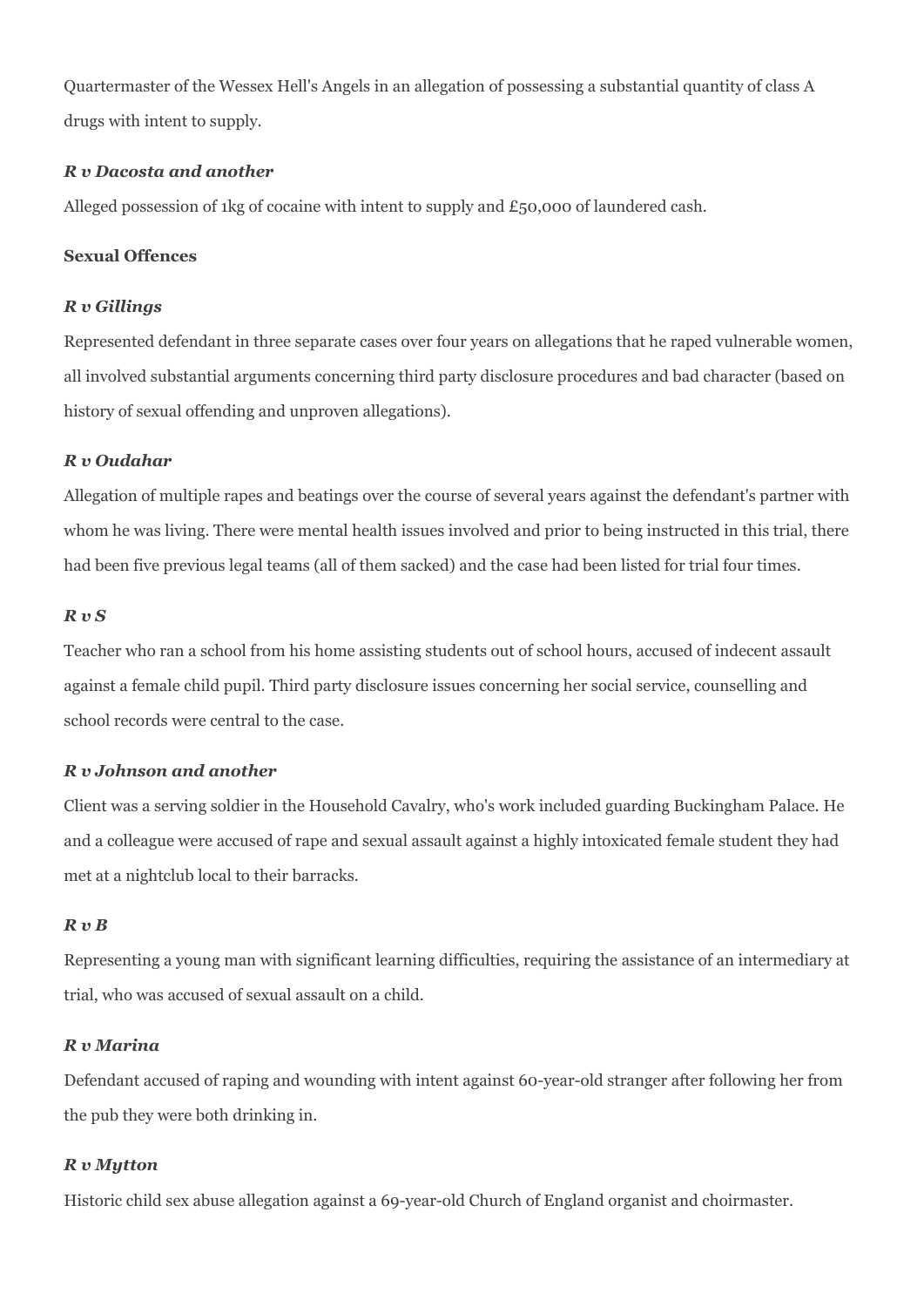R v Head Private instruction regarding child sexual abuse by grandfather on 9-year R v Ashford Historic multiple rape and other sexual offences committed against a chil in early adolescence. Defendant intermediary granted due to ADHD-relate R v Musa and another Multi-defendant rape of a highly intoxicated young woman after they met and R v Cheer Multiple rape of a vulnerable, 13-year-old, girl, who had run away from ho following extensive legal arguments concerning the credibility and reliabi R v Tamscuic Appointed by the court to cross-examine the complainant in relation to all

# FINANCIAL CRIME AND CONFISCATION

Past notable cases can belivik wheed ebelowee a list of recent notable cases

Dishonesty

defendant acting in person.

R v Rahman and others Large-scale benefit fraud conspiracy worth hundreds of thousands of pour said to have set up fake companies in order to facilitate dozens of claima credits. Defence centred on detailed cross-examination of prosecution for

R v Yildiz and others Fraud conspiracy involving an allegation of staging multiple "crash for ca involving innocent bystander drivers.

#### R v Ashraf

Defendant was a single mother employed as financial director at Gatwick of syphoning off hundreds of thousands of pounds over several years. The tracing of long term financial flows over multiple accounts by a forensic a

R v Maughan and others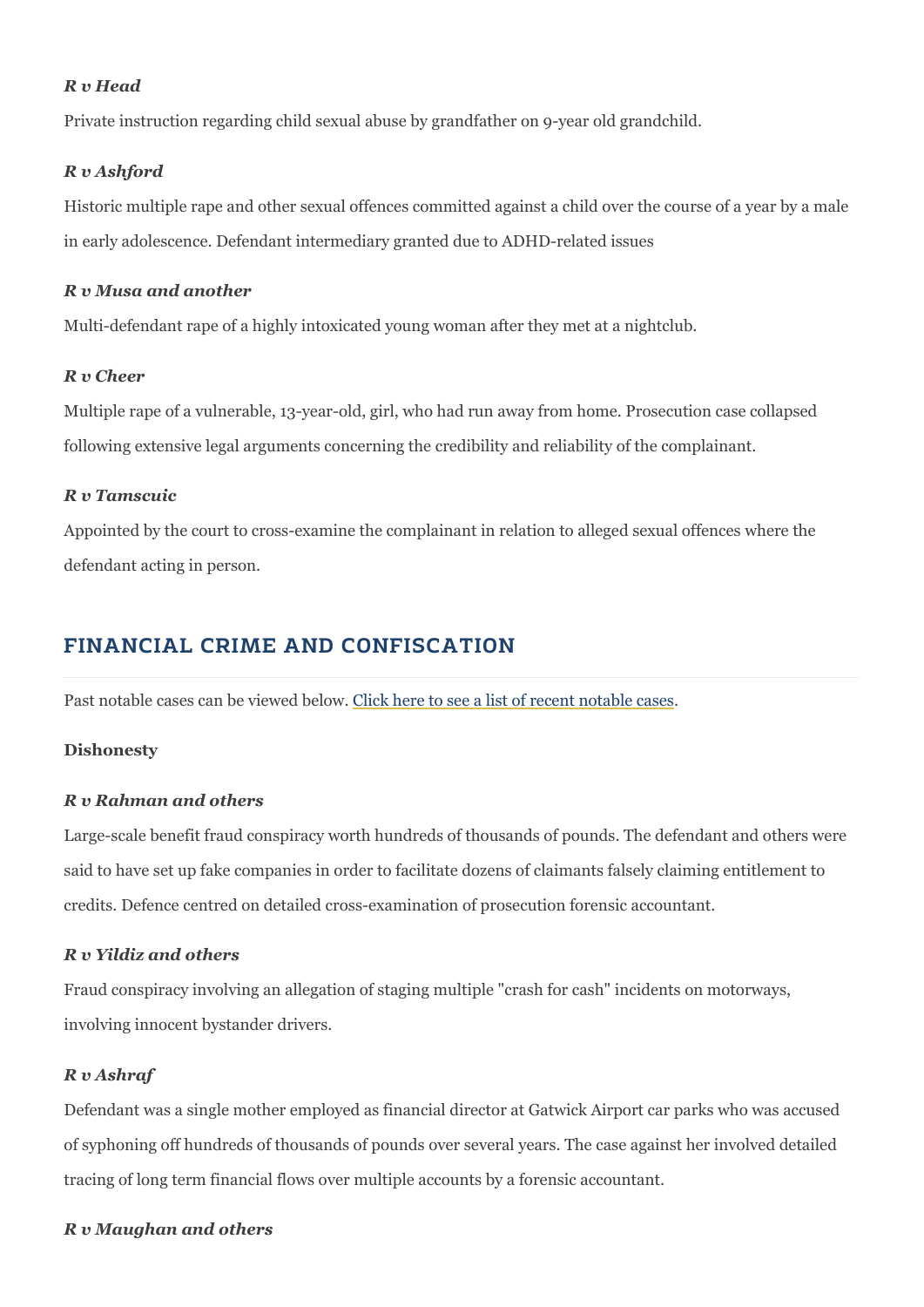Allegation of conspiracy to steal power tools across a wide area of Hampshire and Surrey by a team from East London employing sophisticated counter-surveillance techniques.

# *R v Cooper*

Defendant was alleged to have stolen a painting by Rolling Stones guitarist Ronnie Wood from the West End gallery where it was on sale.

# *R v Haider and others*

Large-scale immigration fraud allegation involving the creation of fake jobs in order to satisfy visa requirements.

# *R v Ogunkeye*

Multiple theft of postal packets by Royal Mail employee.

# *R v A*

11-count indictment alleging that a young woman with mental health problems made false rape allegations against her boyfriend and uncle and also systematically defrauded her boyfriend, best friend and others of approximately £100,000 by falsely claiming to have medical and legal needs.

# *R v Caffell and others*

Leading counsel in allegation of conspiracy centring on multiple fraudulent mortgage applications made by a property developer with assistance from a solicitor and others.

# *R v Rhoden and others*

Leading counsel representing a DVLA employee in a conspiracy to defraud trial concerning processing forged and fraudulent licence applications for vehicles imported on forged documentation and stolen vehicles.

# *R v Begum*

Multiple allegations of fraud by a young woman posing as a police officer and claiming to obtain legal assistance for people.

# EDUCATION

- **BSC (Hons) Philosophy with Social History**
- **Dip Law**